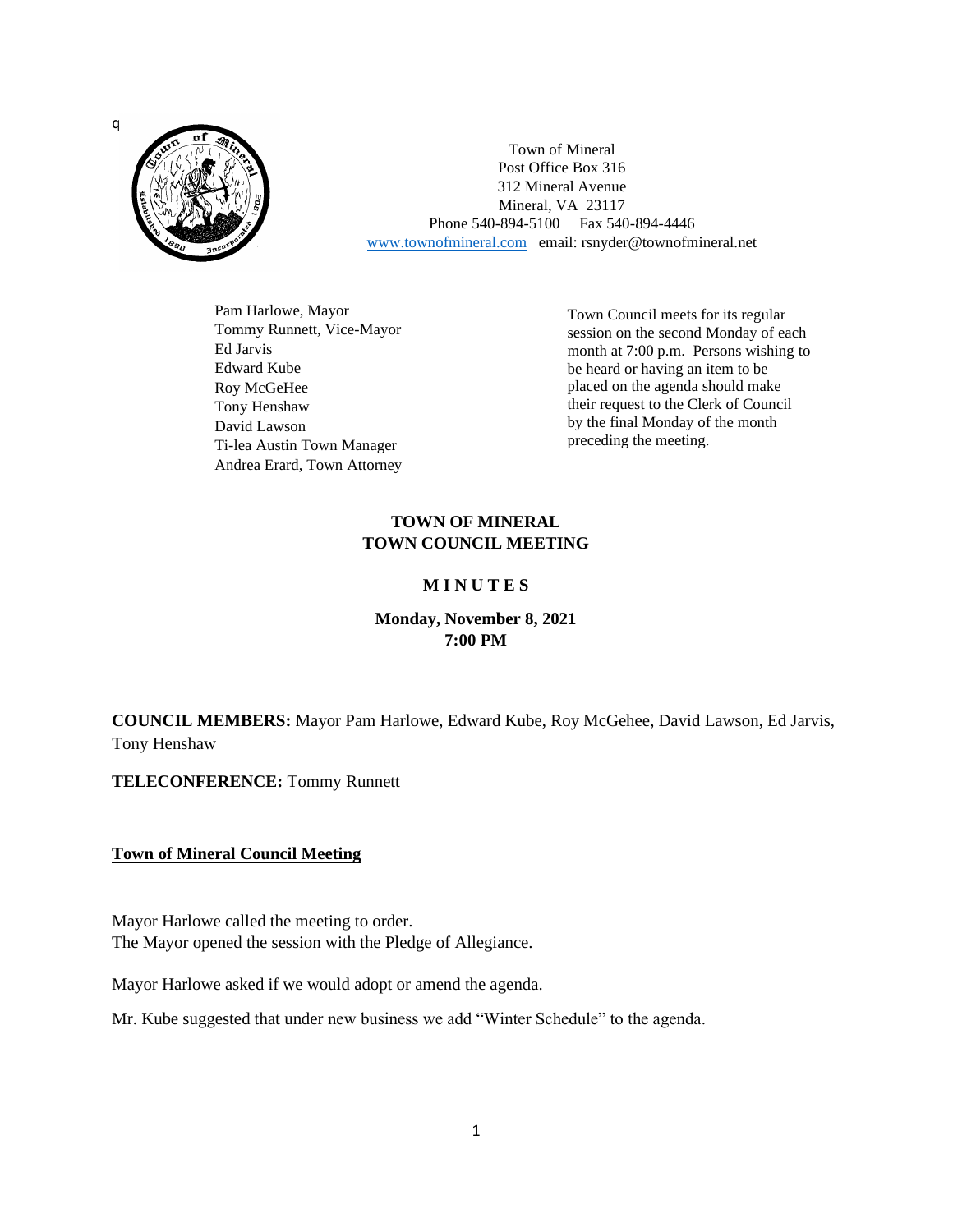**Motion was made by Mr. Kube to adopt with the change to add "Winter Schedule" to the agenda, Mr. McGehee seconded. Motion passed with a unanimous vote.**

| <b>Tommy Runnett – yes</b> | <b>Roy McGehee - yes</b>  |
|----------------------------|---------------------------|
| Ed Kube – yes              | <b>Tony Henshaw - yes</b> |
| Ed Jarvis – yes            | David Lawson – yes        |

**Motion was made by Mr. Kube for approval of minutes for the October 2021 meeting with modification. Seconded by Mr. Jarvis. Motion was passed with a unanimous vote.**

| <b>Tommy Runnett – yes</b> | <b>Roy McGehee - yes</b>  |
|----------------------------|---------------------------|
| Ed Kube – yes              | <b>Tony Henshaw - yes</b> |
| Ed Jarvis – yes            | David Lawson – yes        |

**Motion was made by Mr. Henshaw for approval of the Bills to be Paid. Seconded by Mr. Lawson. Motion passed with a unanimous vote.**

| <b>Tommy Runnett – yes</b> | <b>Roy McGehee - yes</b>  |
|----------------------------|---------------------------|
| Ed Kube – ves              | <b>Tony Henshaw - yes</b> |
| Ed Jarvis – yes            | David Lawson – yes        |

#### **Town Manager's Report**: no report

#### **Town Attorney Report:** no report

Mr. Runnett reported that Tri-State was on the last of the pipes (repair) and it looks like the amount of waste water cost is going down each month, he hoped that all of the leaks were found.

Mayor Harlowe mentioned that Louisa County is thinking of restricting trucks on Chopping and Chalklevel Roads and suggested that they use Route 522 through Mineral. She encouraged Council members to go to the Board of Supervisor meeting to hear more information and provide comment or opinions on the matter.

The Holiday schedule was discussed, that Veteran's Day, Thanksgiving, Christmas Eve and New Year's Eve are the remaining holidays for the year.

Mr. Kube encouraged Council to review the latest update on the Town of Mineral handbook, which was last updated and approved by Council in 2014.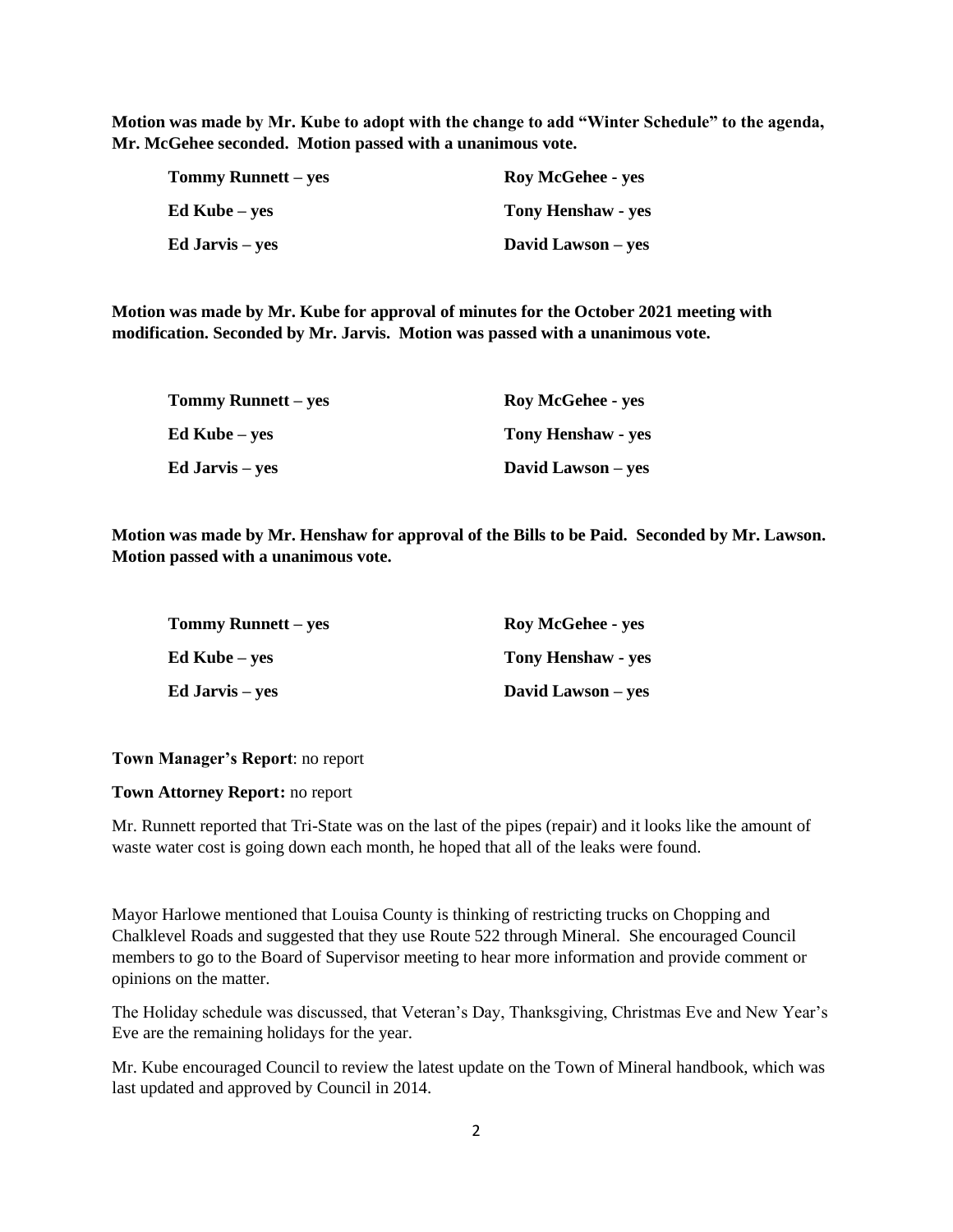Mr. Lawson, Personnel Committee Chair, briefed Council on the new pay schedule and discussed where each employee was and gave recommendations by the Committee on who should receive pay raises based on implementation of the proposed pay schedule.

**Motion was made by Mr. Kube on the new pay schedule. Seconded by Mr. Henshaw. The motion was passed with a unanimous vote.**

| <b>Tommy Runnett</b> – yes | <b>Roy McGehee - yes</b>  |
|----------------------------|---------------------------|
| <b>Ed Kube</b> – yes       | <b>Tony Henshaw - yes</b> |
| <b>Ed Jarvis</b> – yes     | David Lawson – yes        |

Mayor Harlowe suggested that Council approve paying for the staff's lunch on December 23, with a limit of \$200.

**Motion was made by Mr. McGehee to have a Christmas celebration. Seconded by Mr. Kube. Motion was passed with a unanimous vote.**

| Tommy Runnett – yes    | <b>Roy McGehee - yes</b>  |
|------------------------|---------------------------|
| <b>Ed Kube</b> – yes   | <b>Tony Henshaw - yes</b> |
| <b>Ed Jarvis</b> – yes | David Lawson – yes        |

Discussion on whether to stop the monthly cost of the Porta-a-Potties in the Town parking lot.

**Motion was made by Mr. Henshaw to have the Porta-a-Potties removed and discontinue the monthly charge. Seconded by Mr. Jarvis. Motion was passed with a unanimous vote.**

| <b>Tommy Runnett – yes</b> | <b>Roy McGehee - yes</b>  |
|----------------------------|---------------------------|
| Ed Kube – yes              | <b>Tony Henshaw - yes</b> |
| Ed Jarvis – yes            | David Lawson – yes        |

Mr. Lawson informed the Council that the Town Clerk/Treasurer, Lisa Yates, submitted her resignation, effective November 12, 2021.